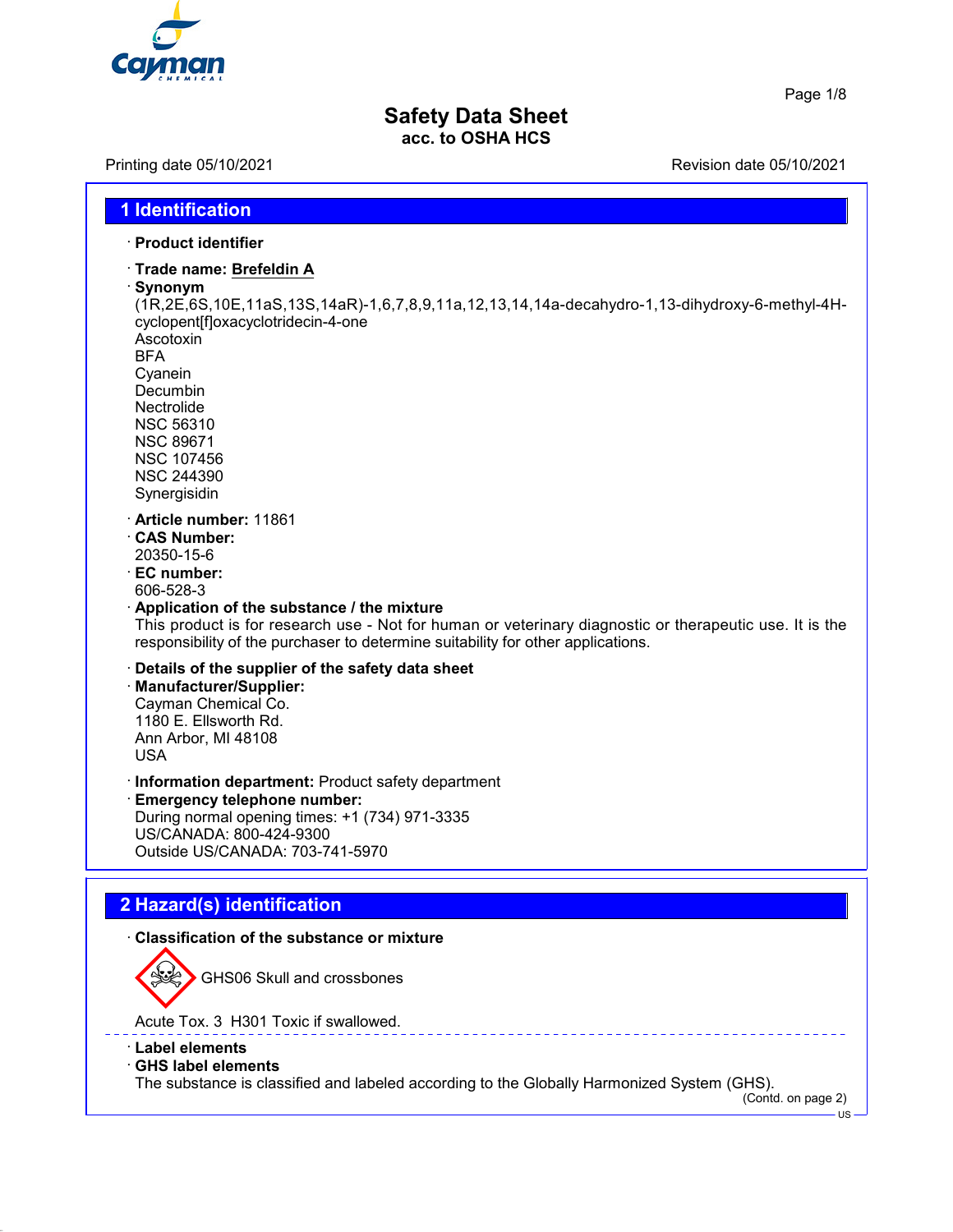Printing date 05/10/2021 Revision date 05/10/2021

#### **Trade name: Brefeldin A**



- 20350-15-6 Brefeldin A
- · **Identification number(s)**
- · **EC number:** 606-528-3

# **4 First-aid measures**

- · **Description of first aid measures**
- · **General information:**
- Immediately remove any clothing soiled by the product.
- In case of irregular breathing or respiratory arrest provide artificial respiration.
- · **After inhalation:** In case of unconsciousness place patient stably in side position for transportation.
- · **After skin contact:** Immediately wash with water and soap and rinse thoroughly.

(Contd. on page 3)

US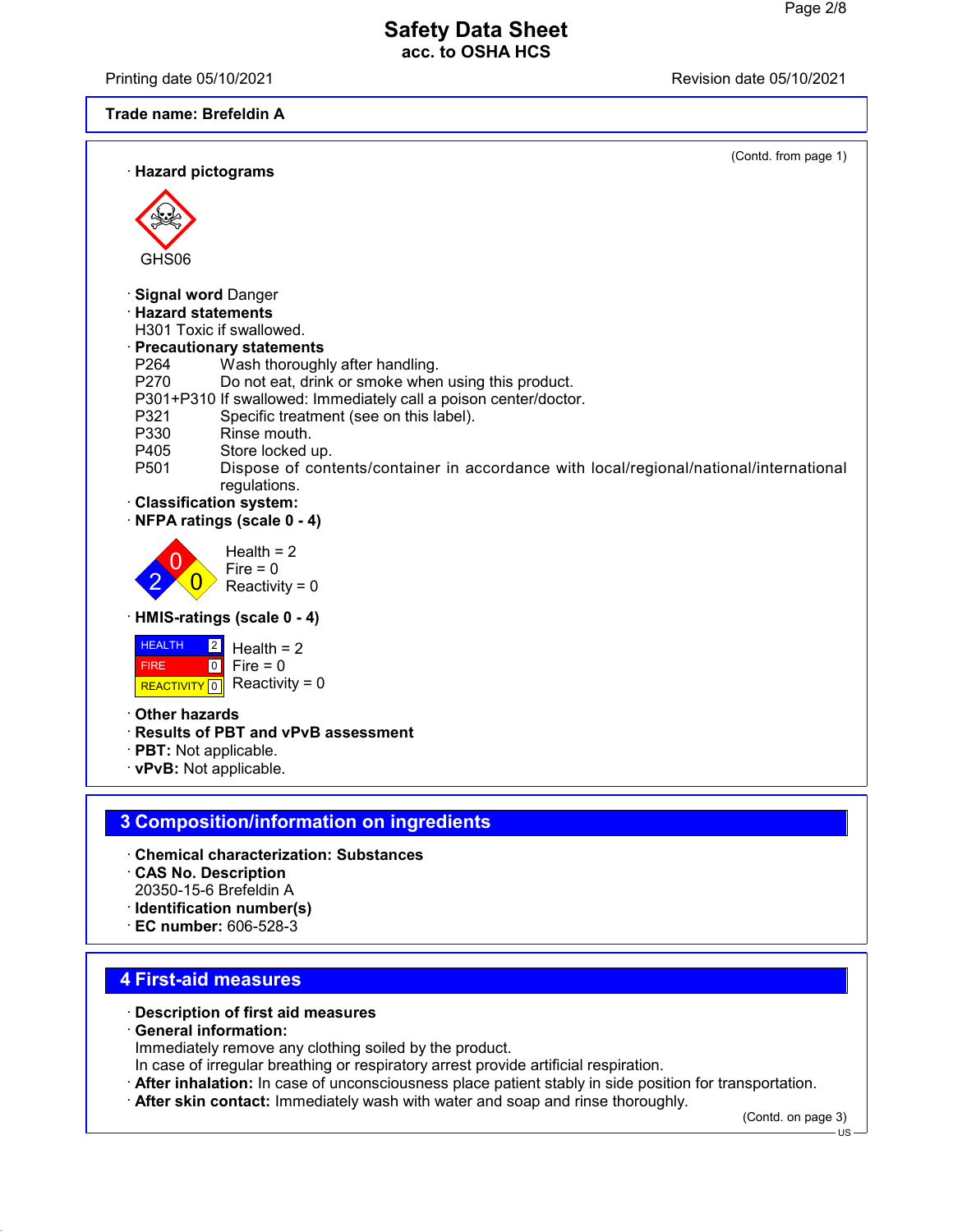Printing date 05/10/2021 Revision date 05/10/2021

#### **Trade name: Brefeldin A**

(Contd. from page 2)

- · **After eye contact:** Rinse opened eye for several minutes under running water. Then consult a doctor. · **After swallowing:** Do not induce vomiting; immediately call for medical help.
- · **Information for doctor:**
- · **Most important symptoms and effects, both acute and delayed** May cause anemia, cough, CNS depression, drowsiness, headache, heart damage, lassitude (weakness, exhaustion), liver damage, narcosis, reproductive effects, teratogenic effects. No further relevant information available.
- · **Indication of any immediate medical attention and special treatment needed** No further relevant information available.

# **5 Fire-fighting measures**

- · **Extinguishing media**
- · **Suitable extinguishing agents:** Use fire fighting measures that suit the environment. A solid water stream may be inefficient.
- · **Special hazards arising from the substance or mixture** No further relevant information available.
- · **Advice for firefighters**
- · **Protective equipment:** No special measures required.

#### **6 Accidental release measures**

- · **Personal precautions, protective equipment and emergency procedures** Not required.
- · **Environmental precautions:** Do not allow to enter sewers/ surface or ground water.
- · **Methods and material for containment and cleaning up:**
- Dispose contaminated material as waste according to item 13.
- · **Reference to other sections** See Section 7 for information on safe handling.
- See Section 8 for information on personal protection equipment.
- See Section 13 for disposal information.
- · **Protective Action Criteria for Chemicals**
- · **PAC-1:** Substance is not listed.
- · **PAC-2:** Substance is not listed.
- · **PAC-3:** Substance is not listed.

# **7 Handling and storage**

- · **Handling:**
- · **Precautions for safe handling** Thorough dedusting.
- · **Information about protection against explosions and fires:** No special measures required.
- · **Conditions for safe storage, including any incompatibilities**
- · **Storage:**
- · **Requirements to be met by storerooms and receptacles:** No special requirements.
- · **Information about storage in one common storage facility:** Not required.
- · **Further information about storage conditions:** None.
- · **Specific end use(s)** No further relevant information available.

(Contd. on page 4)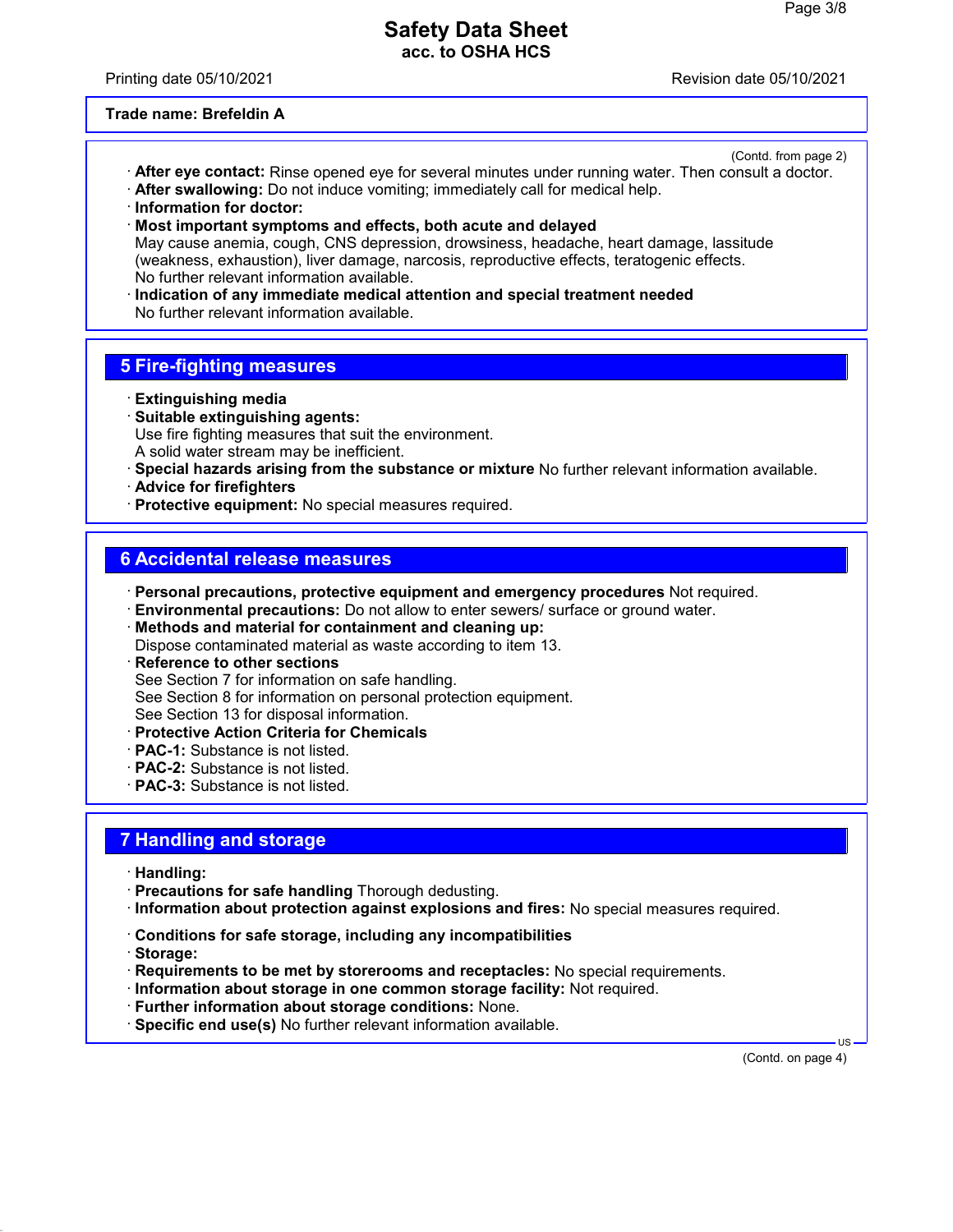Printing date 05/10/2021 **Printing date 05/10/2021** 

#### **Trade name: Brefeldin A**

(Contd. from page 3)

# **8 Exposure controls/personal protection** · **Additional information about design of technical systems:** No further data; see item 7. · **Control parameters** · **Components with limit values that require monitoring at the workplace:** Not required. · **Additional information:** The lists that were valid during the creation were used as basis. · **Exposure controls** · **Personal protective equipment:** · **General protective and hygienic measures:** Keep away from foodstuffs, beverages and feed. Immediately remove all soiled and contaminated clothing. Wash hands before breaks and at the end of work. · **Breathing equipment:** Not required. · **Protection of hands:** The glove material has to be impermeable and resistant to the product/ the substance/ the preparation. Due to missing tests no recommendation to the glove material can be given for the product/ the preparation/ the chemical mixture. Selection of the glove material on consideration of the penetration times, rates of diffusion and the degradation · **Material of gloves** The selection of the suitable gloves does not only depend on the material, but also on further marks of quality and varies from manufacturer to manufacturer. · **Penetration time of glove material** The exact break through time has to be found out by the manufacturer of the protective gloves and has to be observed. · **Eye protection:** Not required. **9 Physical and chemical properties** · **Information on basic physical and chemical properties**

| <u>milumation on basic privsical and chemical properties</u><br><b>General Information</b> |                                                |
|--------------------------------------------------------------------------------------------|------------------------------------------------|
| · Appearance:                                                                              |                                                |
| Form:                                                                                      | Crystalline                                    |
| Color:                                                                                     | Not determined.                                |
| · Odor:                                                                                    | Characteristic                                 |
| $\cdot$ Structural Formula                                                                 | C <sub>16</sub> H <sub>24</sub> O <sub>4</sub> |
| · Molecular Weight                                                                         | 280.4 g/mol                                    |
| ⋅ Odor threshold:                                                                          | Not determined.                                |
| · pH-value:                                                                                | Not applicable.                                |
| $\cdot$ Change in condition                                                                |                                                |
| <b>Melting point/Melting range:</b>                                                        | Undetermined.                                  |
| <b>Boiling point/Boiling range:</b>                                                        | Undetermined.                                  |
| $\cdot$ Flash point:                                                                       | Not applicable.                                |
| · Flammability (solid, gaseous):                                                           | Product is not flammable.                      |
| $\cdot$ Decomposition temperature:                                                         | Not determined.                                |
| · Auto igniting:                                                                           | Not determined.                                |
| Danger of explosion:                                                                       | Product does not present an explosion hazard.  |
|                                                                                            | (Contd. on page 5)                             |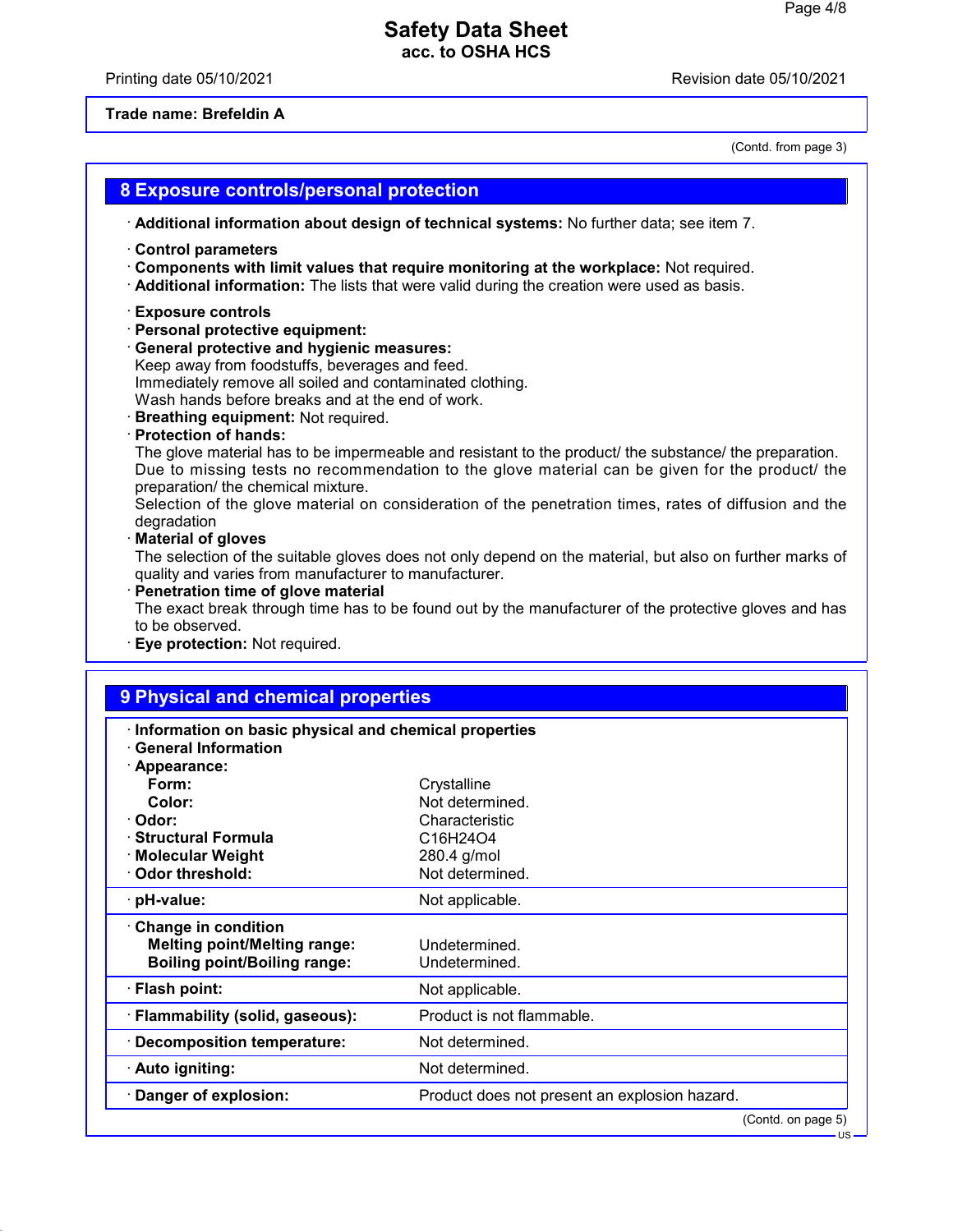Printing date 05/10/2021 Revision date 05/10/2021

**Trade name: Brefeldin A**

|                                                            | (Contd. from page 4)                                                                                  |
|------------------------------------------------------------|-------------------------------------------------------------------------------------------------------|
| <b>Explosion limits:</b>                                   |                                                                                                       |
| Lower:                                                     | Not determined.                                                                                       |
| Upper:                                                     | Not determined.                                                                                       |
| · Vapor pressure:                                          | Not applicable.                                                                                       |
| · Density:                                                 | Not determined.                                                                                       |
| · Relative density                                         | Not determined.                                                                                       |
| · Vapor density                                            | Not applicable.                                                                                       |
| <b>Evaporation rate</b>                                    | Not applicable.                                                                                       |
| · Solubility in / Miscibility with                         |                                                                                                       |
| Water:                                                     | Not determined.                                                                                       |
| · Partition coefficient (n-octanol/water): Not determined. |                                                                                                       |
| ∴ Viscosity:                                               |                                                                                                       |
| Dynamic:                                                   | Not applicable.                                                                                       |
| Kinematic:                                                 | Not applicable.                                                                                       |
| <b>SOLUBILITY</b>                                          | ~0.5 mg/ml in a 1:1 solution of DMF:PBS (pH 7.2); ~1, 10, 5<br>mg/ml in EtOH, DMSO, DMF, respectively |
| Other information                                          | No further relevant information available.                                                            |

# **10 Stability and reactivity**

· **Reactivity** No further relevant information available.

- · **Chemical stability**
- · **Thermal decomposition / conditions to be avoided:** No decomposition if used according to specifications.
- · **Possibility of hazardous reactions** No dangerous reactions known.
- · **Conditions to avoid** No further relevant information available.
- · **Incompatible materials:** strong oxidizing agents
- · **Hazardous decomposition products:** carbon oxides

# **11 Toxicological information**

- · **RTECS Number** GY8410000
- · **Information on toxicological effects**
- · **Acute toxicity:**
- · **LD/LC50 values that are relevant for classification:**

Intraperitoneal LD50 250 mg/kg (mouse)

- · **Primary irritant effect:**
- · **on the skin:** No irritant effect.
- · **on the eye:** No irritating effect.
- · **Sensitization:** No sensitizing effects known.
- · **Additional toxicological information:**
- · **Carcinogenic categories**
- · **IARC (International Agency for Research on Cancer)** Substance is not listed.
- · **NTP (National Toxicology Program)** Substance is not listed.

(Contd. on page 6)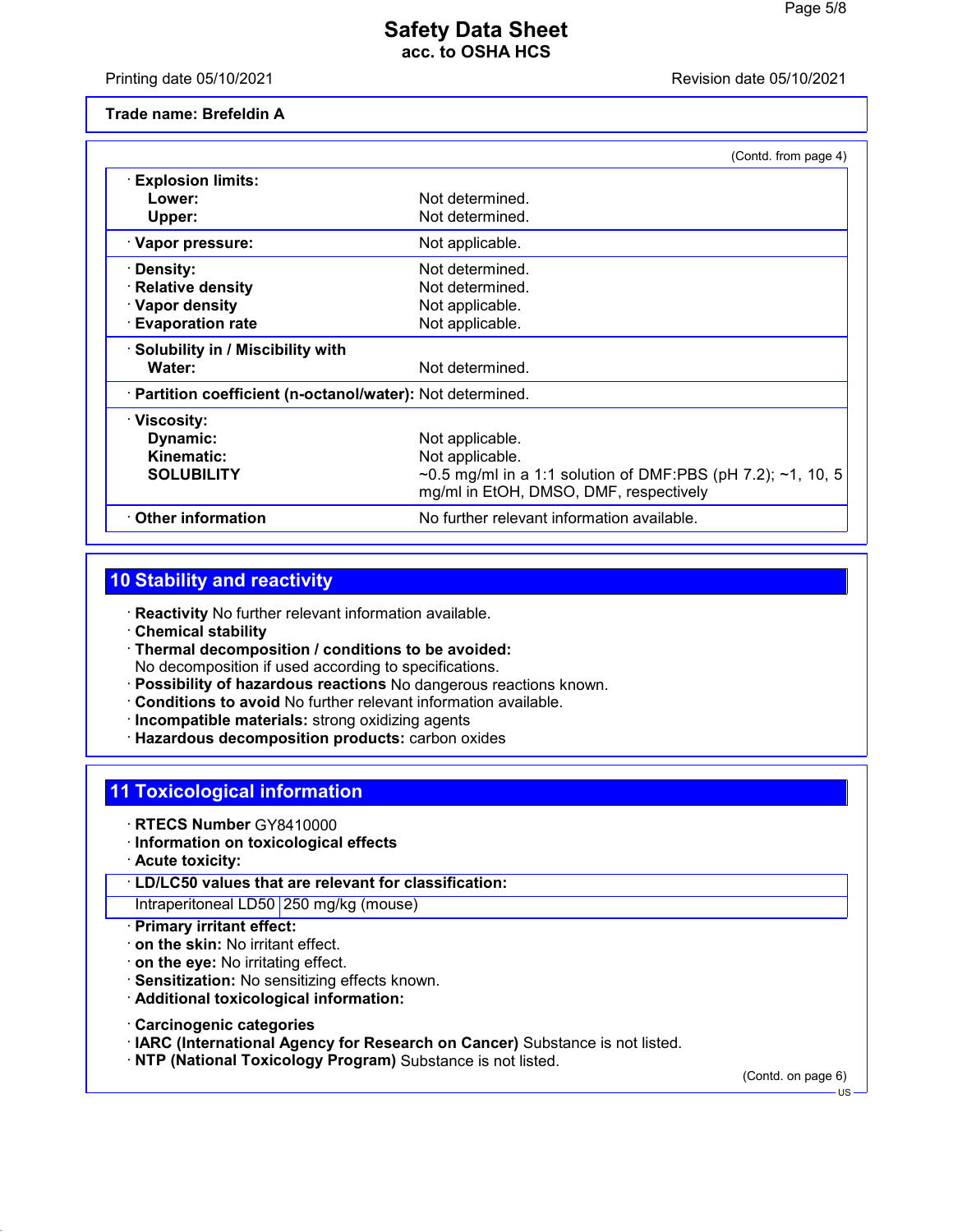Printing date 05/10/2021 Revision date 05/10/2021

**Trade name: Brefeldin A**

#### · **OSHA-Ca (Occupational Safety & Health Administration)** Substance is not listed.

(Contd. from page 5)

# **12 Ecological information**

- · **Toxicity**
- · **Aquatic toxicity:** No further relevant information available.
- · **Persistence and degradability** No further relevant information available.
- · **Behavior in environmental systems:**
- · **Bioaccumulative potential** No further relevant information available.
- · **Mobility in soil** No further relevant information available.
- · **Additional ecological information:**
- · **General notes:**
- Water hazard class 1 (Self-assessment): slightly hazardous for water

Do not allow undiluted product or large quantities of it to reach ground water, water course or sewage system.

- · **Results of PBT and vPvB assessment**
- · **PBT:** Not applicable.
- · **vPvB:** Not applicable.
- · **Other adverse effects** No further relevant information available.

# **13 Disposal considerations**

- · **Waste treatment methods**
- · **Recommendation:**

Must not be disposed of together with household garbage. Do not allow product to reach sewage system.

- · **Uncleaned packagings:**
- · **Recommendation:** Disposal must be made according to official regulations.

| · UN-Number<br>· DOT, IMDG, IATA | <b>UN2811</b>                               |
|----------------------------------|---------------------------------------------|
| · UN proper shipping name        |                                             |
| ∙ DOT                            | Toxic solids, organic, n.o.s. (Brefeldin A) |
| ∴IMDG                            | TOXIC SOLID, ORGANIC, N.O.S. (Brefeldin A)  |
| $\cdot$ IATA                     | Toxic solid, organic, n.o.s. (Brefeldin A)  |
| · Transport hazard class(es)     |                                             |
| ∙ DOT                            |                                             |
| SEEP<br>TOXIC                    |                                             |
| · Class                          | 6.1 Toxic substances                        |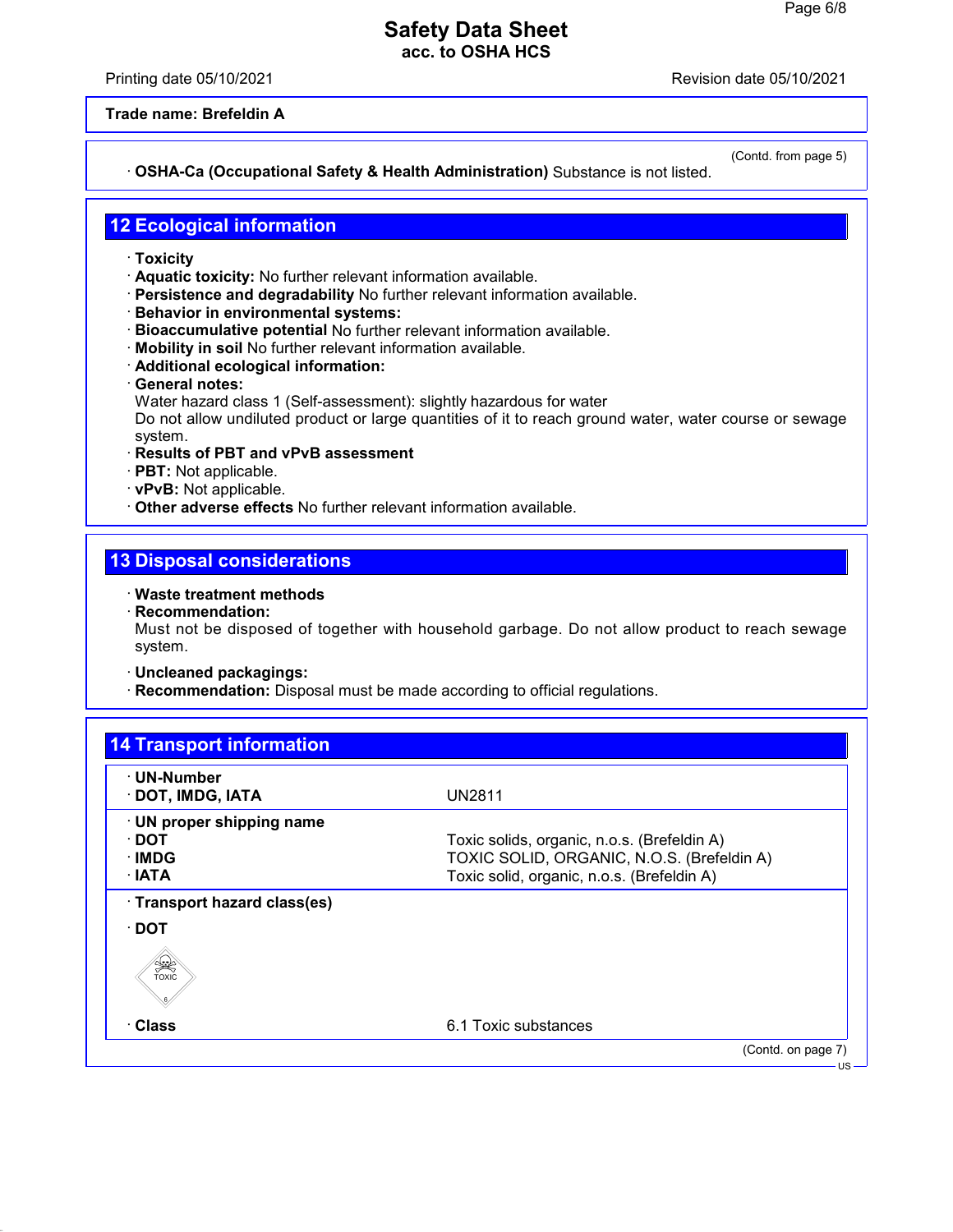Printing date 05/10/2021 **Printing date 05/10/2021** 

**Trade name: Brefeldin A**

|                                                                              | (Contd. from page 6)                                                                                                                                                                                                                                                                           |
|------------------------------------------------------------------------------|------------------------------------------------------------------------------------------------------------------------------------------------------------------------------------------------------------------------------------------------------------------------------------------------|
| · Label                                                                      | 6.1                                                                                                                                                                                                                                                                                            |
| · IMDG, IATA                                                                 |                                                                                                                                                                                                                                                                                                |
| \$                                                                           |                                                                                                                                                                                                                                                                                                |
| · Class                                                                      | 6.1 Toxic substances                                                                                                                                                                                                                                                                           |
| · Label                                                                      | 6.1                                                                                                                                                                                                                                                                                            |
| · Packing group<br>· DOT, IMDG, IATA                                         | III                                                                                                                                                                                                                                                                                            |
| <b>Environmental hazards:</b>                                                | Not applicable.                                                                                                                                                                                                                                                                                |
| Special precautions for user                                                 | Warning: Toxic substances                                                                                                                                                                                                                                                                      |
| Transport in bulk according to Annex II of<br>MARPOL73/78 and the IBC Code   | Not applicable.                                                                                                                                                                                                                                                                                |
| · Transport/Additional information:                                          |                                                                                                                                                                                                                                                                                                |
| $\cdot$ DOT<br>· Quantity limitations                                        | On passenger aircraft/rail: 100 kg<br>On cargo aircraft only: 200 kg                                                                                                                                                                                                                           |
| $\cdot$ IMDG<br>· Limited quantities (LQ)<br><b>Excepted quantities (EQ)</b> | $5$ kg<br>Code: E1<br>Maximum net quantity per inner packaging: 30 g<br>Maximum net quantity per outer packaging: 1000 g                                                                                                                                                                       |
| $\cdot$ IATA<br>· Remarks:                                                   | When sold in quantities of less than or equal to 1 mL, or<br>1 g, with an Excepted Quantity Code of<br>E1, E2, E4, or E5, this item meets the De Minimis<br>Quantities exemption, per IATA 2.6.10.<br>Therefore packaging does not have to be labeled as<br>Dangerous Goods/Excepted Quantity. |
| · UN "Model Regulation":                                                     | UN 2811 TOXIC SOLID, ORGANIC, N.O.S.<br>(BREFELDIN A), 6.1, III                                                                                                                                                                                                                                |

# **15 Regulatory information**

· **Safety, health and environmental regulations/legislation specific for the substance or mixture** No further relevant information available.

· **Sara**

- · **Section 355 (extremely hazardous substances):** Substance is not listed.
- · **Section 313 (Specific toxic chemical listings):** Substance is not listed.
- · **TSCA (Toxic Substances Control Act):** Substance is not listed.
- · **Hazardous Air Pollutants** Substance is not listed.

· **Proposition 65**

- · **Chemicals known to cause cancer:** Substance is not listed.
- · **Chemicals known to cause reproductive toxicity for females:** Substance is not listed.
- · **Chemicals known to cause reproductive toxicity for males:** Substance is not listed.

(Contd. on page 8)

 $-$  US -